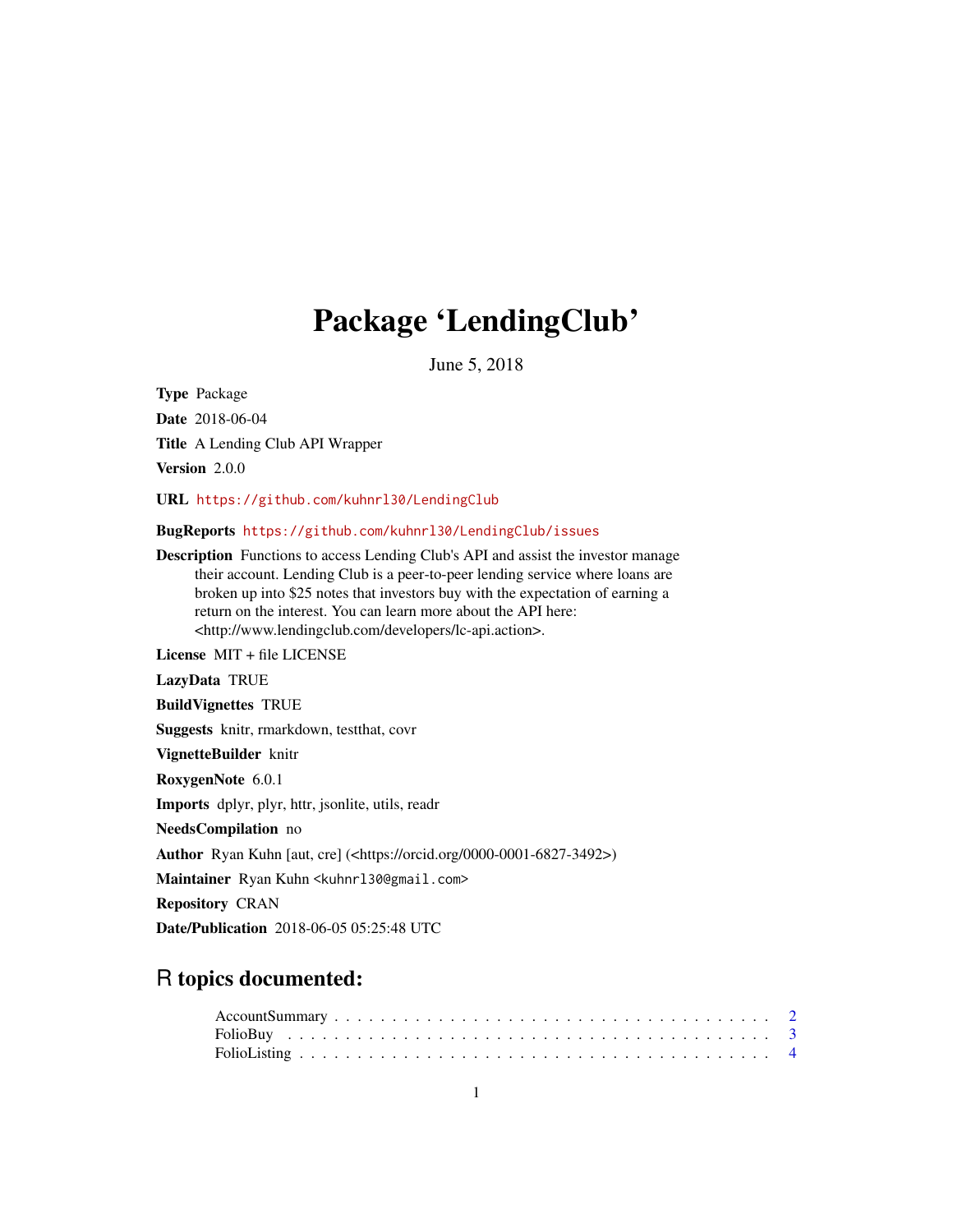#### <span id="page-1-0"></span>2 AccountSummary

| Index | 17 |
|-------|----|

AccountSummary *Return the investor's Account Summary*

#### Description

Access the user's account and return the summary data. The data points include available cash, total account balance, and the number of notes in the portfolio.

#### Usage

AccountSummary(LC\_CRED = NULL)

#### Arguments

LC\_CRED Credential object having class LendingClub\_credential. This object can be created using the MakeCredential() function. You can pass the object directly as an argument to the function or alternatively, it can be read from the global environment if it was stored as "LC\_CRED".

#### Value

Object of class LendingClub\_api. The object has two components. The first is \$content with a data.frame of attributes of the invenstor's account such as available cash and value of the portfolios. The attributes are arranged by rows in the first column and the values are in the second column. The second component is the \$response including a timestamp of when the data was retrieved.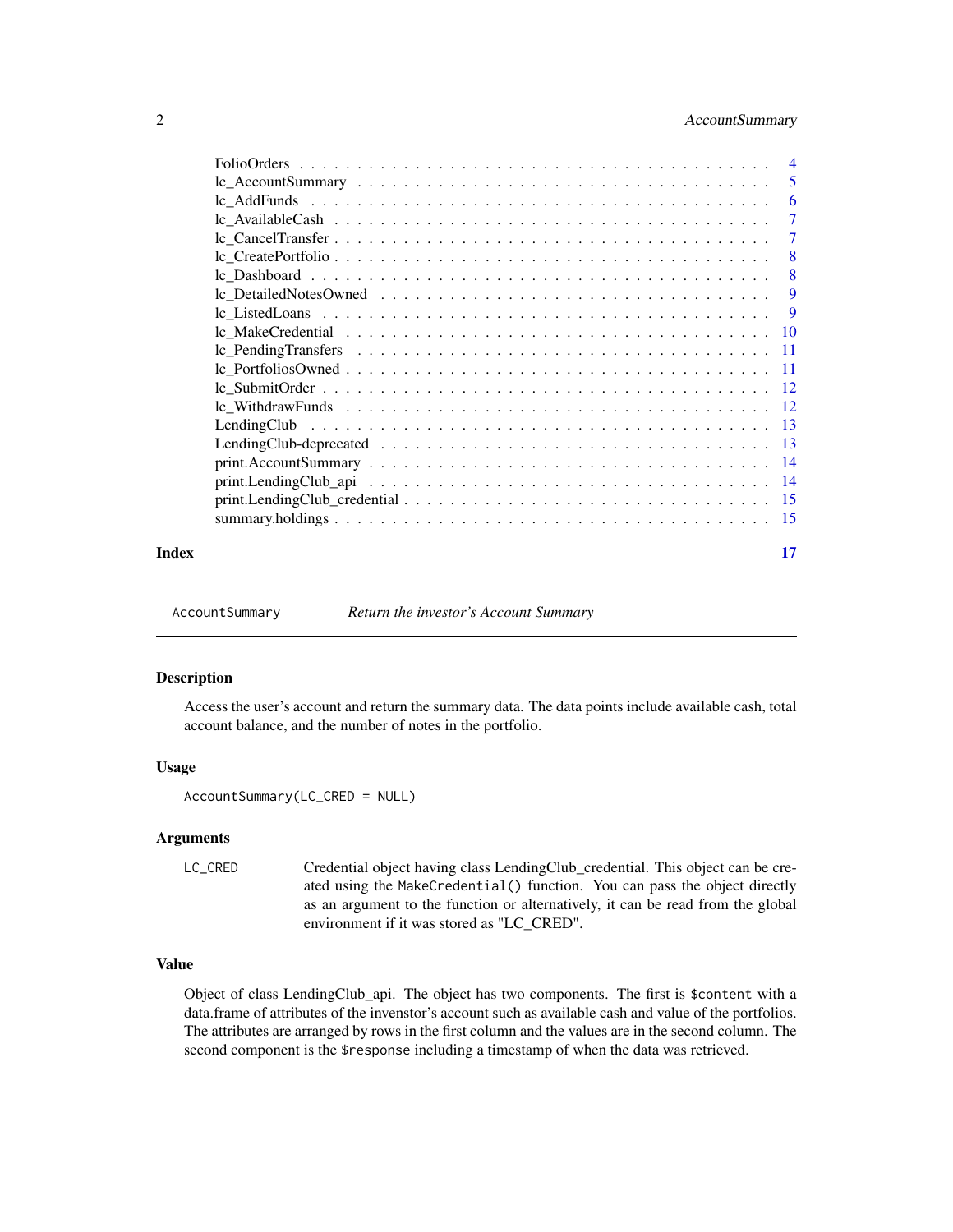#### <span id="page-2-0"></span>FolioBuy 3 and 3 and 3 and 3 and 3 and 3 and 3 and 3 and 3 and 3 and 3 and 3 and 3 and 3 and 3 and 3 and 3 and 3 and 3 and 3 and 3 and 3 and 3 and 3 and 3 and 3 and 3 and 3 and 3 and 3 and 3 and 3 and 3 and 3 and 3 and 3 a

#### See Also

[LendingClub-deprecated](#page-12-1)

#### Examples

```
## Not run:
LC_CRED<- lc_MakeCredential(InvestorID, APIKey)
AccountSummary()
## End(Not run)
```
#### FolioBuy *Transact with the secondary market*

#### Description

Buy or sell notes on the FOLIOfn secondary market

#### Usage

```
FolioBuy(loanId = NULL, orderId = NULL, noteId, Price = NULL,
 LC_CRED = NULL, quiet = T)
```

```
FolioSell(loanId = NULL, orderId = NULL, noteId, expireDate = NULL,
 Price = NULL, LC_CRED = NULL, quiet = T)
```

| loanId     | <b>Deprecated.</b> As of Jan 2018, the folio API was revised and the loan ID is no<br>longer required.                                                                                                                                                                                             |
|------------|----------------------------------------------------------------------------------------------------------------------------------------------------------------------------------------------------------------------------------------------------------------------------------------------------|
| orderId    | <b>Deprecated.</b> As of Jan 2018, the folio API was revised and the order ID is no<br>longer required.#' @inheritParams AccountSummary                                                                                                                                                            |
| noteId     | The loan's note ID                                                                                                                                                                                                                                                                                 |
| Price      | Price you wish to sell your loan for. Remember to consider                                                                                                                                                                                                                                         |
| LC_CRED    | Credential object having class LendingClub_credential. This object can be cre-<br>ated using the 1c_MakeCredential() function. You can pass the object directly<br>as an argument to the function or alternatively, it can be read from the global en-<br>vironment if it was stored as "LC CRED". |
| quiet      | Should the API response be printed to the console the accrued interest in your<br>offering.                                                                                                                                                                                                        |
| expireDate | The date the sell offer will expire. Can be as short as the current date or up to 7<br>days from posting the offer. Character string of the format "YYYY-MM-DD".                                                                                                                                   |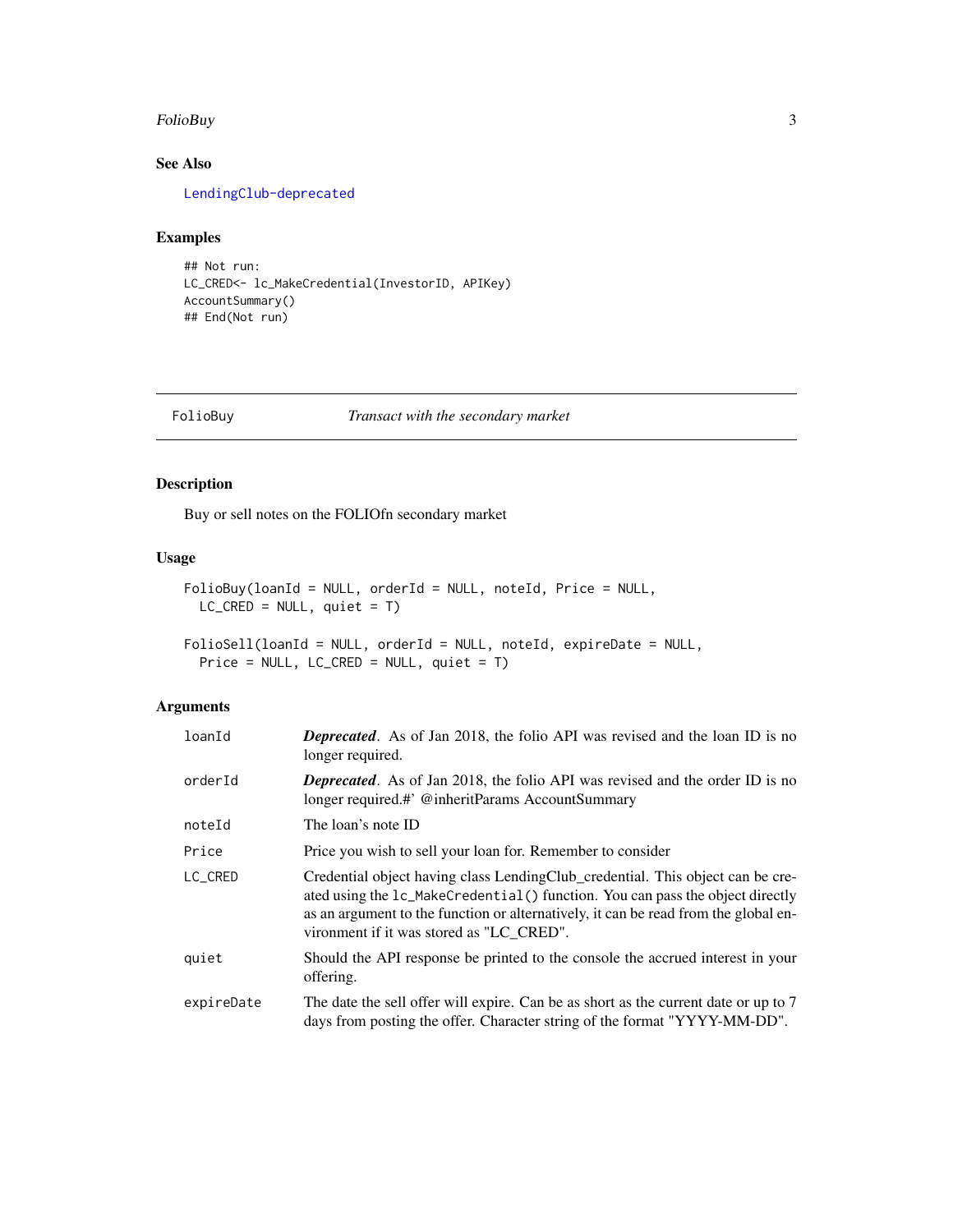<span id="page-3-0"></span>

Returns a dataframe of notes listed on the secondary market.

#### Usage

FolioListing(updatedSince = NULL, LC\_CRED = NULL)

#### Arguments

| updatedSince | filter listings to include only notes that were modified/created within the last X<br>minutes.                                                                                                                                                                                                     |
|--------------|----------------------------------------------------------------------------------------------------------------------------------------------------------------------------------------------------------------------------------------------------------------------------------------------------|
| LC CRED      | Credential object having class LendingClub_credential. This object can be cre-<br>ated using the 1c_MakeCredential() function. You can pass the object directly<br>as an argument to the function or alternatively, it can be read from the global en-<br>vironment if it was stored as "LC CRED". |

#### Details

This function can return the complete listing of notes on the secondary market or just those that have been recently updated. The complete listing of loans may take a significant amount of time to download depending on the users internet connection speed.

Notes listed on the market automatically expire in 7 days. The seller may reset the expiration date by changing the price on the note.

#### Value

A data.frame. If the entire current listings are returned, the data frame will have 22 columns. If a subset of the listings are returned, via the updatedSince argument, then the returned data frame will have 21 columns.

FolioOrders *Folio orders submitted in the current month*

#### Description

View either buy or sell orders placed in the current month

#### Usage

```
FolioOrders(includeDetails = TRUE, orderType, status = NULL,
 LC_CRED = NULL
```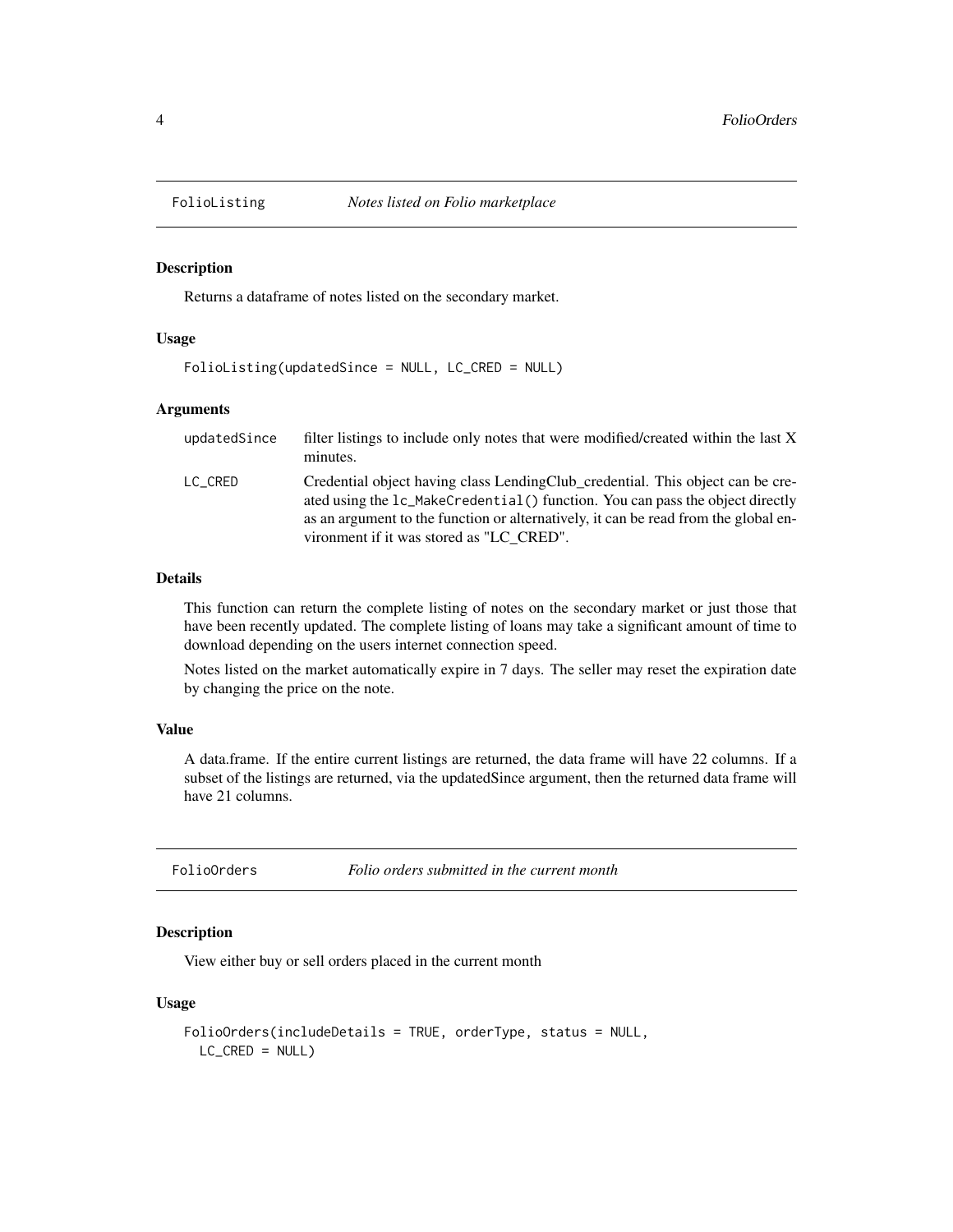#### <span id="page-4-0"></span>lc\_AccountSummary 5

#### **Arguments**

|           | includeDetails Include note level details                                                                                                                                                                                                                                                          |
|-----------|----------------------------------------------------------------------------------------------------------------------------------------------------------------------------------------------------------------------------------------------------------------------------------------------------|
| orderType | Return 'buy' or 'sell' orders                                                                                                                                                                                                                                                                      |
| status    | Used to filter results. Can be NULL or one of 9 possible status:                                                                                                                                                                                                                                   |
|           | • IN LISTING                                                                                                                                                                                                                                                                                       |
|           | • SETTLED                                                                                                                                                                                                                                                                                          |
|           | • CANCELED_BY_SELLER                                                                                                                                                                                                                                                                               |
|           | · CANCELED_TIME_EXPIRED                                                                                                                                                                                                                                                                            |
|           | • PENDING TRADE SETTLEMENT                                                                                                                                                                                                                                                                         |
|           | • CANCELED_BY_PAYMENT                                                                                                                                                                                                                                                                              |
|           | • CANCELED BY DEFAULT OR CHARGE OFF                                                                                                                                                                                                                                                                |
|           | $\cdot$ REPRICED                                                                                                                                                                                                                                                                                   |
|           | • CANCELED BY BANKRUPTCY                                                                                                                                                                                                                                                                           |
| LC_CRED   | Credential object having class LendingClub_credential. This object can be cre-<br>ated using the 1c_MakeCredential() function. You can pass the object directly<br>as an argument to the function or alternatively, it can be read from the global en-<br>vironment if it was stored as "LC_CRED". |
|           |                                                                                                                                                                                                                                                                                                    |

<span id="page-4-1"></span>lc\_AccountSummary *Return the investor's Account Summary*

#### Description

Access the user's account and return the summary data. The data points include available cash, total account balance, and the number of notes in the account

#### Usage

```
lc_AccountSummary(LC_CRED = NULL)
```
#### Arguments

```
LC_CRED Credential object having class LendingClub_credential. This object can be cre-
                  ated using the lc_MakeCredential() function. You can pass the object directly
                  as an argument to the function or alternatively, it can be read from the global en-
                  vironment if it was stored as "LC_CRED".
```
#### Value

Object of class LendingClub\_api. The object has two components. The first is \$content with a data.frame of attributes of the invenstor's account such as available cash and value of the portfolios. The data arranged as a 1 row data.frame with an attribute in each column. The second component is the \$response including a timestamp of when the data was retrieved.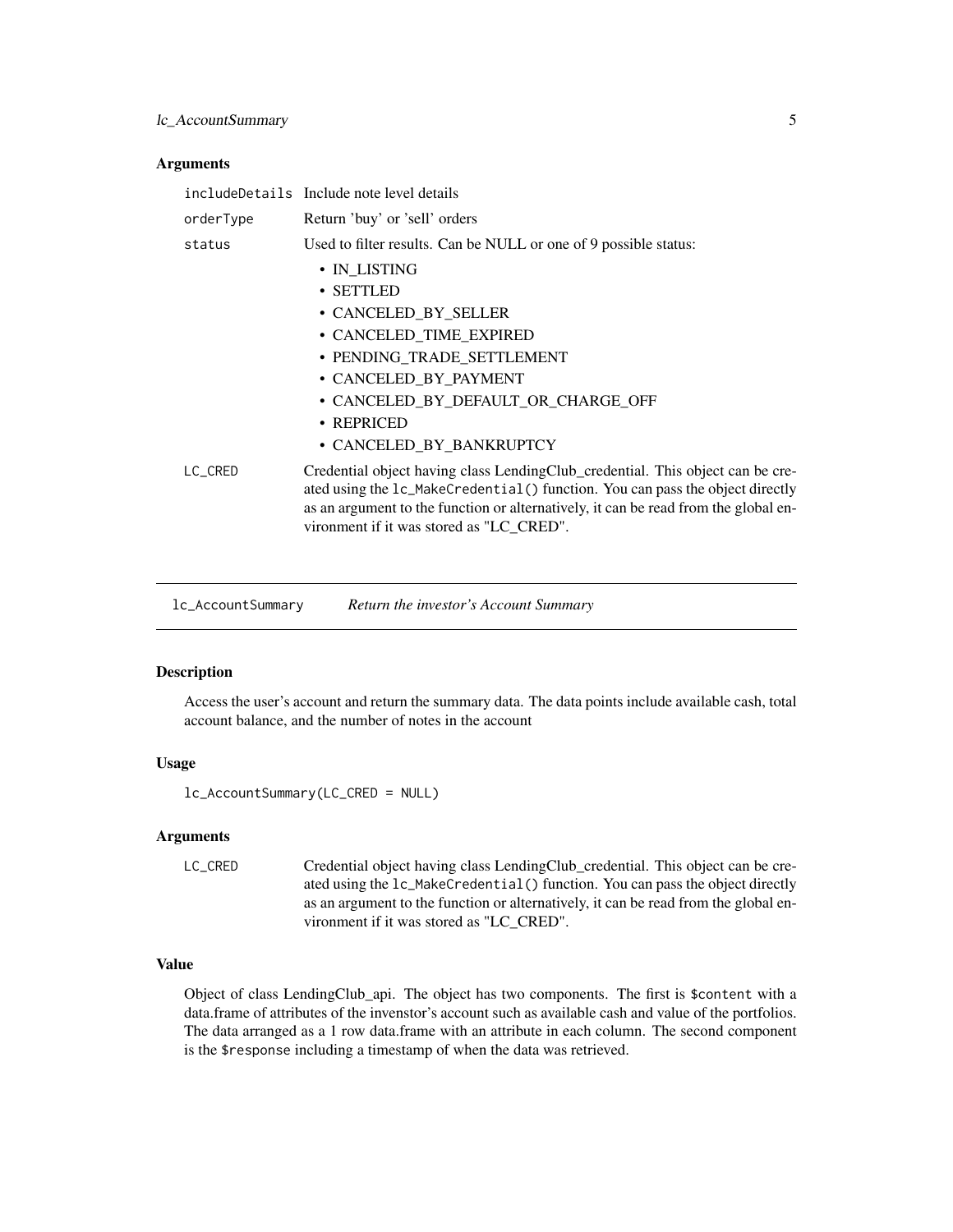### Examples

```
## Not run:
LC_CRED<- lc_MakeCredential(InvestorID, APIKey)
lc_AccountSummary()
## End(Not run)
```
<span id="page-5-1"></span>lc\_AddFunds *Add funds to the investor's account*

#### Description

Sets up a recurring or one-time funds transfer. The investor must have already setup the bank account from which the funds are transferred. Transfers can one-time or recurring.

#### Usage

```
lc_AddFunds(amount, freq = "LOAD_NOW", start = NULL, end = NULL,
  quiet = T, LC_CRED = NULL)
```

| amount  | Numeric. Amount to be transferred                                                                                                                                                                                                                                                                  |
|---------|----------------------------------------------------------------------------------------------------------------------------------------------------------------------------------------------------------------------------------------------------------------------------------------------------|
| freg    | String. Frequency of transfers. Optional. The default value is LOAD_NOW so<br>if a value is not supplied the transfer will be processed immediately. If a value<br>is supplied, it must me one of:                                                                                                 |
|         | • LOAD_NOW (default)                                                                                                                                                                                                                                                                               |
|         | • LOAD_ONCE                                                                                                                                                                                                                                                                                        |
|         | • LOAD_WEEKLY                                                                                                                                                                                                                                                                                      |
|         | • LOAD_BIWEEKLY                                                                                                                                                                                                                                                                                    |
|         | • LOAD_ON_DAY_1_AND_15                                                                                                                                                                                                                                                                             |
|         | • LOAD_MONTHLY                                                                                                                                                                                                                                                                                     |
| start   | String. Defaults to NULL and is not required for immediate transfers. For future<br>transfers, the date must be a string formatted as YYYY/MM/DD.                                                                                                                                                  |
| end     | String. Defaults to NULL and is not required for immediate transfers. For future<br>transfers, the date must be a string formatted as YYYY/MM/DD.                                                                                                                                                  |
| quiet   | Should the response be printed to the console                                                                                                                                                                                                                                                      |
| LC_CRED | Credential object having class LendingClub_credential. This object can be cre-<br>ated using the 1c_MakeCredential() function. You can pass the object directly<br>as an argument to the function or alternatively, it can be read from the global en-<br>vironment if it was stored as "LC_CRED". |

<span id="page-5-0"></span>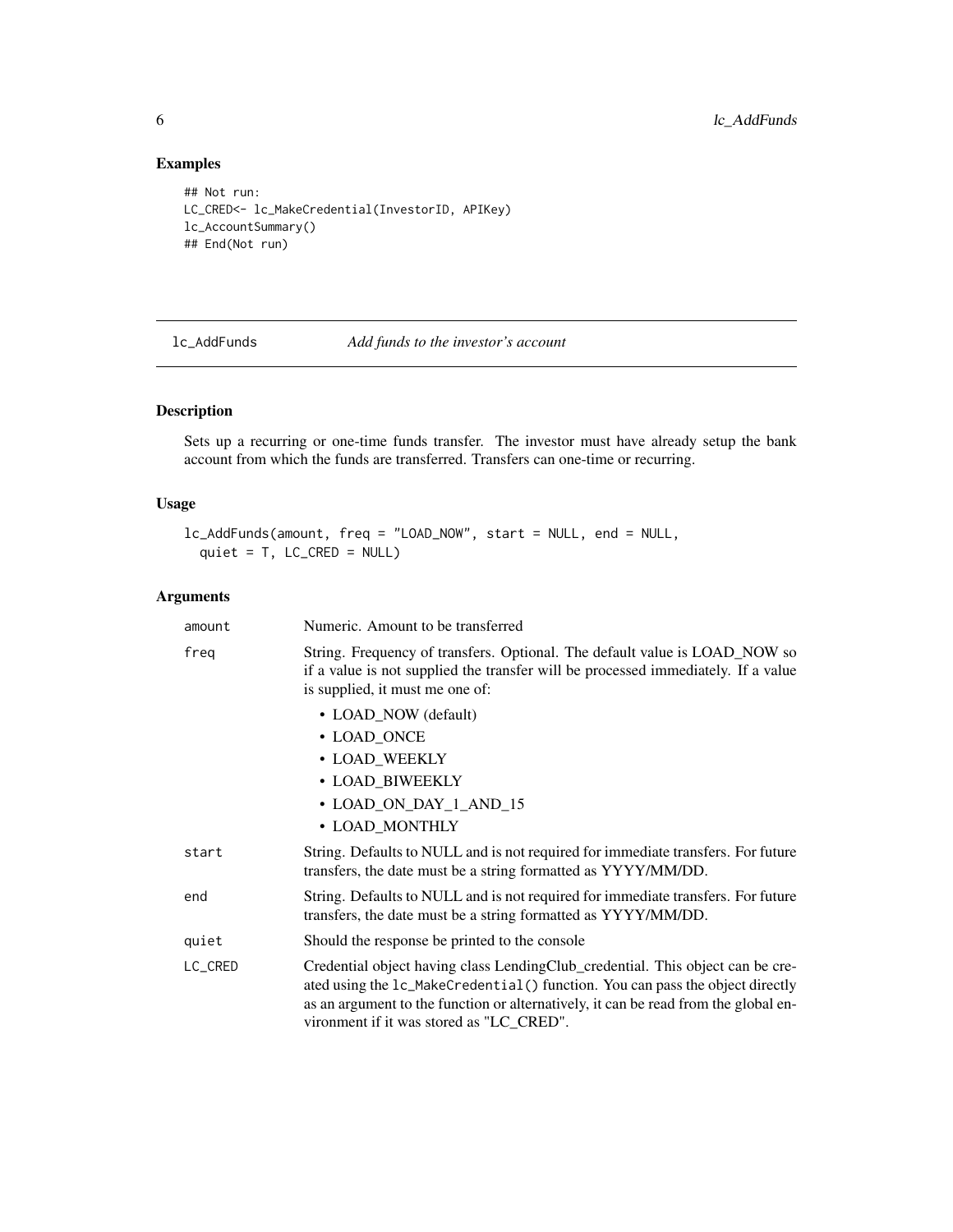<span id="page-6-1"></span><span id="page-6-0"></span>Retrieves the available cash in the user's account. Cash commited to open buy orders is excluded from the total.

#### Usage

lc\_AvailableCash(LC\_CRED = NULL)

#### Arguments

```
LC_CRED Credential object having class LendingClub_credential. This object can be cre-
                  ated using the lc_MakeCredential() function. You can pass the object directly
                  as an argument to the function or alternatively, it can be read from the global en-
                  vironment if it was stored as "LC_CRED".
```
lc\_CancelTransfer *Cancel a scheduled transfer*

#### Description

Cancel a scheduled transfer. You can get a listing of scheduled transfers by using the PendingTransfers() funciton.

#### Usage

```
lc_CancelTransfer(transferId, LC_CRED = NULL)
```

| transferId | Numeric. Unique ID for the scheduled transfer                                                                                                                                                                                                                                                      |
|------------|----------------------------------------------------------------------------------------------------------------------------------------------------------------------------------------------------------------------------------------------------------------------------------------------------|
| LC CRED    | Credential object having class LendingClub_credential. This object can be cre-<br>ated using the 1c_MakeCredential() function. You can pass the object directly<br>as an argument to the function or alternatively, it can be read from the global en-<br>vironment if it was stored as "LC CRED". |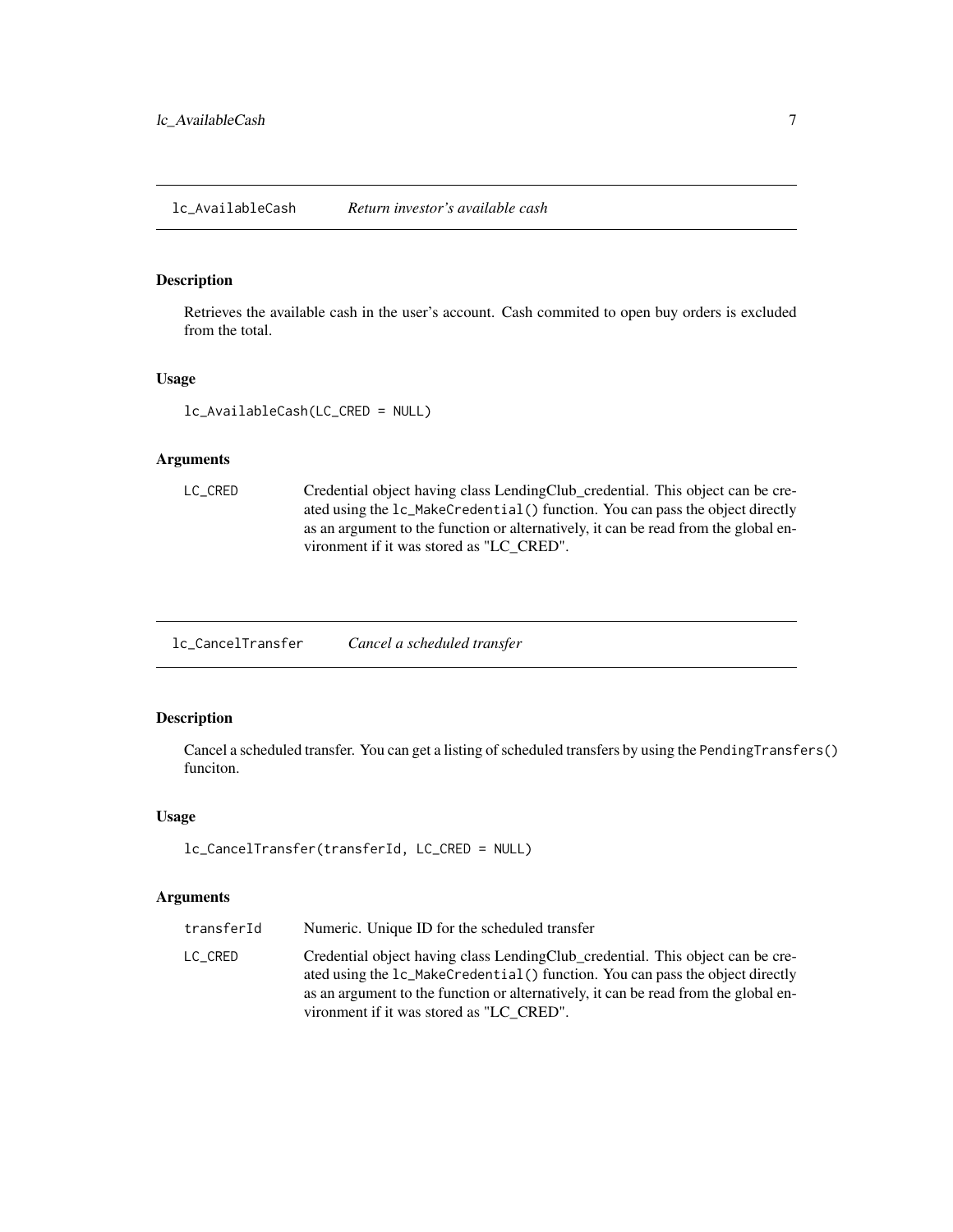<span id="page-7-1"></span><span id="page-7-0"></span>Create a new portfolio to assign loans to. Notes can be assigned to a portfolio using the API when they are purhcased from the primary market.

#### Usage

```
lc_CreatePortfolio(port_name, port_desc, LC_CRED = NULL, quiet = T)
```
#### Arguments

| port_name | String. Name of the new portfolio                                                                                                                                                                                                                                                                  |
|-----------|----------------------------------------------------------------------------------------------------------------------------------------------------------------------------------------------------------------------------------------------------------------------------------------------------|
| port_desc | String. Portfolio description                                                                                                                                                                                                                                                                      |
| LC_CRED   | Credential object having class LendingClub_credential. This object can be cre-<br>ated using the 1c_MakeCredential() function. You can pass the object directly<br>as an argument to the function or alternatively, it can be read from the global en-<br>vironment if it was stored as "LC CRED". |
| quiet     | Should the response be printed to the console                                                                                                                                                                                                                                                      |

<span id="page-7-2"></span>

#### Description

Knits a document with summary statistics needed to evaluate an account.

#### Usage

```
lc_Dashboard(filename = "Dashboard.html", out_dir = getwd(),
  ID = LC_CRED$investorID, key = LC_CRED$key, ...)
```

| filename | Name of the file to create                    |
|----------|-----------------------------------------------|
| out_dir  | Directory where to save the html file.        |
| TD       | User's ID from the Account Summary page       |
| key      | User's API key from the account settings page |
|          | Arguments passed on to rmarkdown::render      |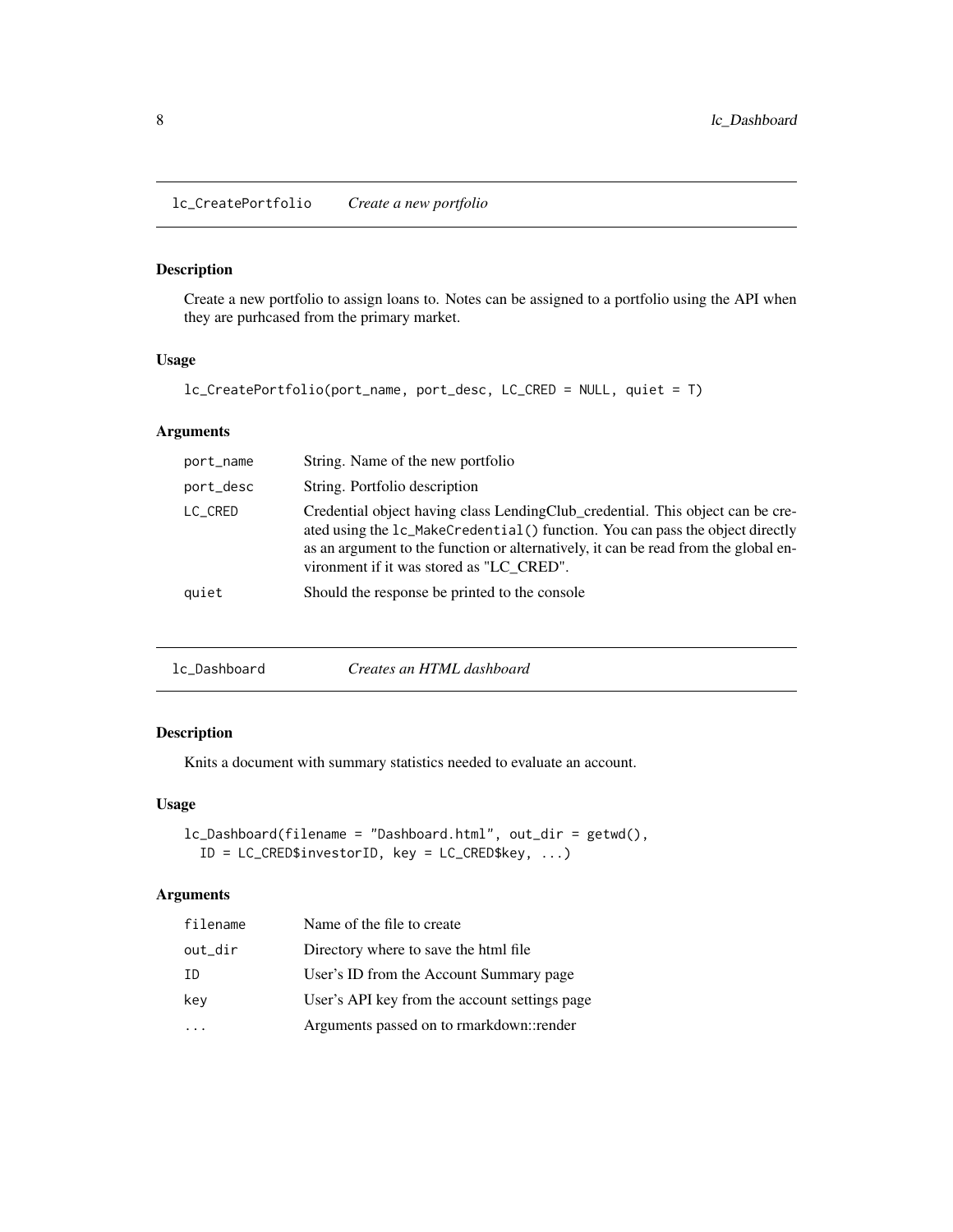<span id="page-8-1"></span><span id="page-8-0"></span>lc\_DetailedNotesOwned *Listing of investor's loans*

#### <span id="page-8-2"></span>Description

Access the user's account and return a dataframe of the investor's notes owned.

#### Usage

```
lc_DetailedNotesOwned(LC_CRED = NULL)
```
lc\_NotesOwned(LC\_CRED = NULL)

#### Arguments

```
LC_CRED Credential object having class LendingClub_credential. This object can be cre-
                  ated using the lc_MakeCredential() function. You can pass the object directly
                  as an argument to the function or alternatively, it can be read from the global en-
                  vironment if it was stored as "LC_CRED".
```
#### Details

The lc\_DetailedNotesOwned) function returns nearly the same variables as lc\_NotesOwned(). As the name suggests, the function returns additional information about the notes owned including datapoints on the purpose, portfolio, and the payment history.

<span id="page-8-3"></span>lc\_ListedLoans *Listing of all loans on the primary market*

#### Description

Uses Lending Club's API to return all current listed loans

#### Usage

```
lc_ListedLoans(showAll = TRUE, LC_CRED = NULL)
```

| showAll | logical, indicate whether all loans should be retured. Use false to limit the results<br>to those loans listed in the most recent listing period.                                                                                                                                                  |
|---------|----------------------------------------------------------------------------------------------------------------------------------------------------------------------------------------------------------------------------------------------------------------------------------------------------|
| LC CRED | Credential object having class LendingClub_credential. This object can be cre-<br>ated using the 1c_MakeCredential() function. You can pass the object directly<br>as an argument to the function or alternatively, it can be read from the global en-<br>vironment if it was stored as "LC CRED". |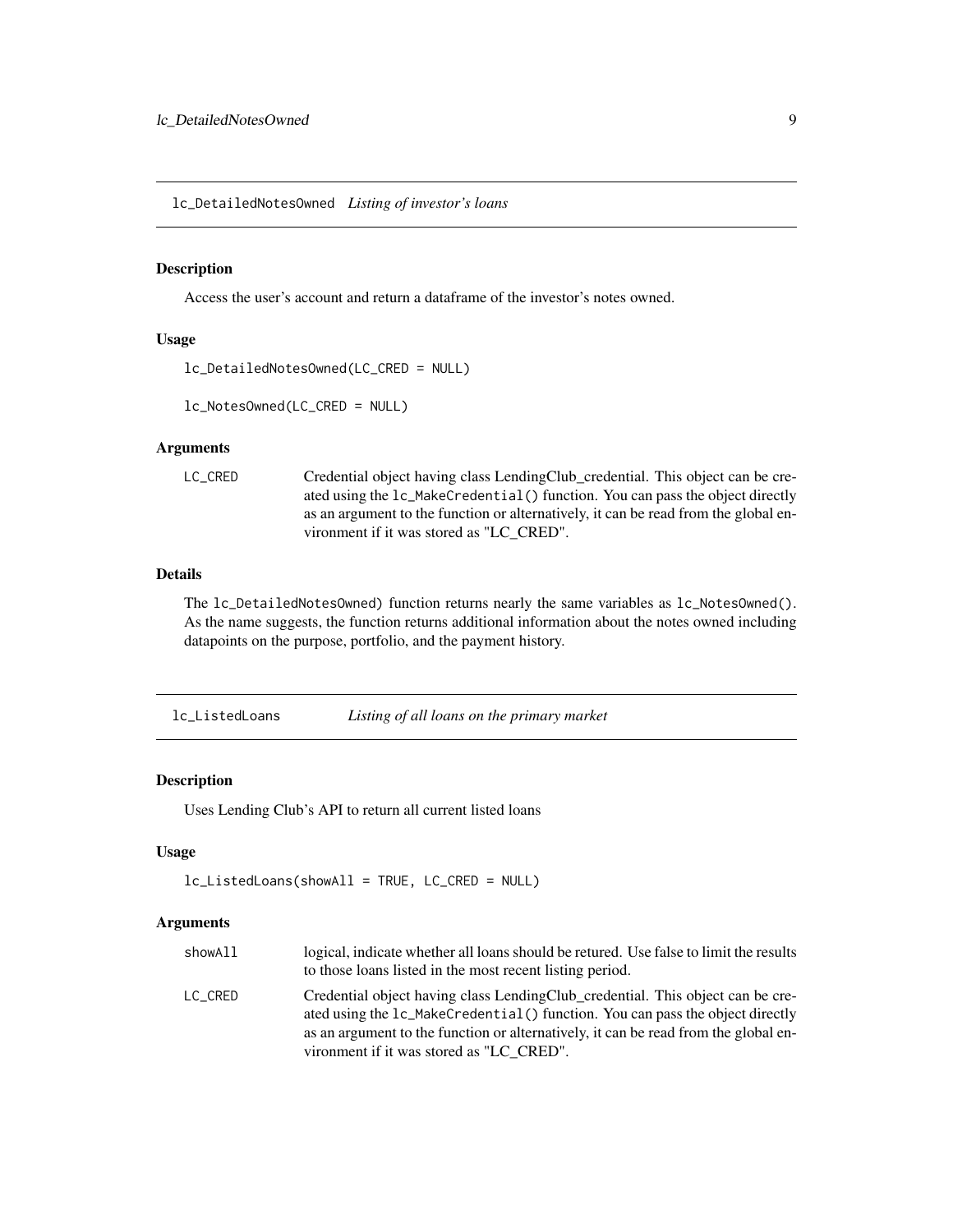#### <span id="page-9-0"></span>Value

LendingClub\_api object. There are two components, the first is the content of the request, the second is the response from the API. The content can be further subdivided into a 2 element list. The first element is the date of the request and second is a dataframe of the listed loans.

<span id="page-9-1"></span>lc\_MakeCredential *Create the Lending Club credential*

#### Description

Creates the credential needed to access the other functions in this package.

#### Usage

lc\_MakeCredential(investorID, APIkey)

#### Arguments

| investorID | User's ID from the Account Summary page       |
|------------|-----------------------------------------------|
| APIkey     | User's API key from the account settings page |
| $\cdot$    | See the details section for more information. |

#### Details

This is the first step to accessing the API. Pass the function your investor ID and API key. The investor ID can be found on your account summary page and the API Key can be found on your account settings page. The function will create an object of class LendingClub\_credential. If the credential is stored to the variable LC\_CRED, then the other functions in the package will be able to read the credential from the global environment. Else, you may pass the credential to the other functions as an argument.

#### Examples

```
LC_CRED<- lc_MakeCredential("investorID", "APIkey")
```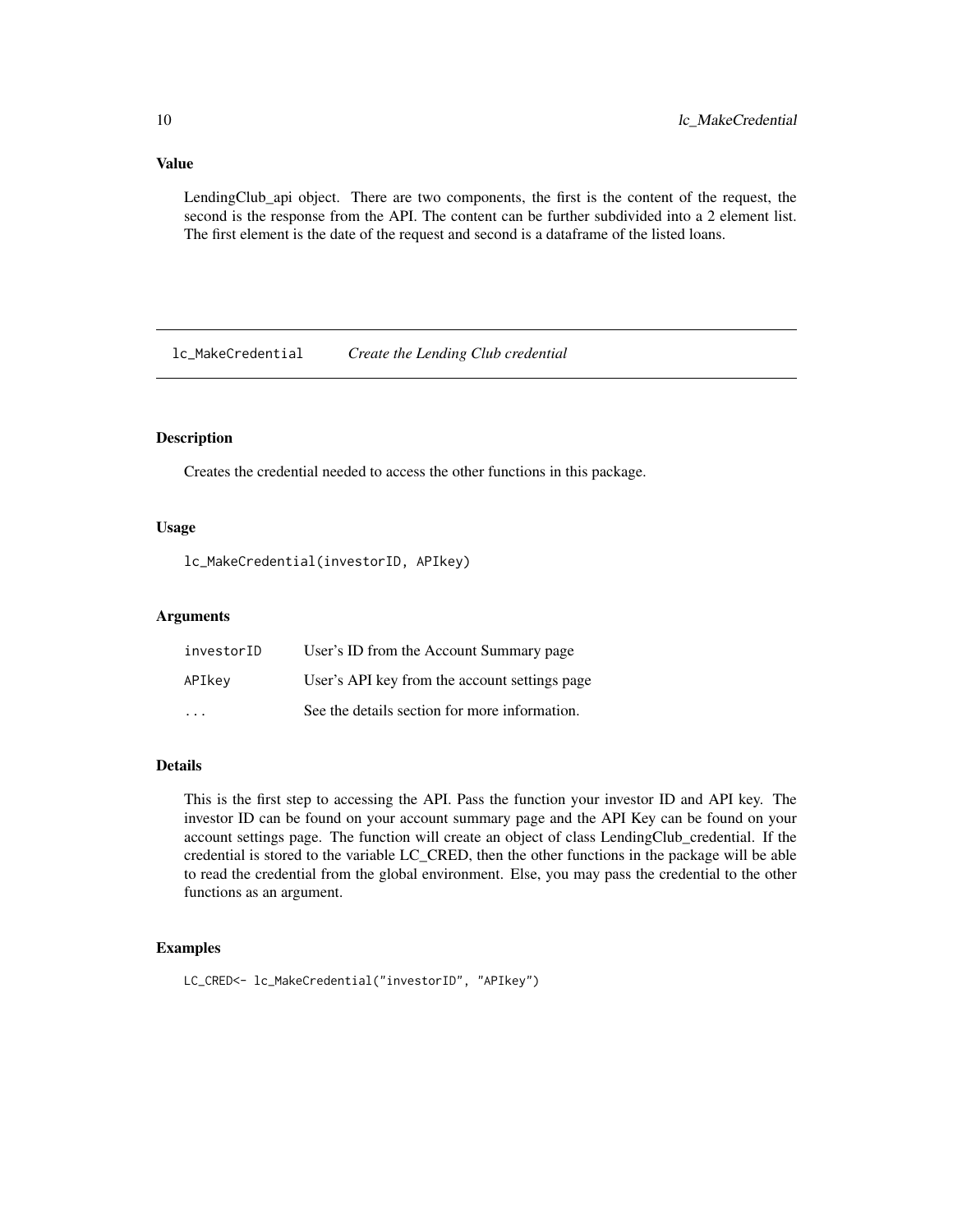<span id="page-10-0"></span>Uses Lending Club's API to access the user's account and return the summary

#### Usage

lc\_PendingTransfers(LC\_CRED = NULL)

#### Arguments

```
LC_CRED Credential object having class LendingClub_credential. This object can be cre-
                  ated using the lc_MakeCredential() function. You can pass the object directly
                  as an argument to the function or alternatively, it can be read from the global en-
                  vironment if it was stored as "LC_CRED".
```
lc\_PortfoliosOwned *Listing of investor's portfolios*

#### Description

Provides a dataframe of all portfolios owned by the investor.

#### Usage

```
lc_PortfoliosOwned(LC_CRED = NULL)
```
#### Arguments

LC\_CRED Credential object having class LendingClub\_credential. This object can be created using the lc\_MakeCredential() function. You can pass the object directly as an argument to the function or alternatively, it can be read from the global environment if it was stored as "LC\_CRED".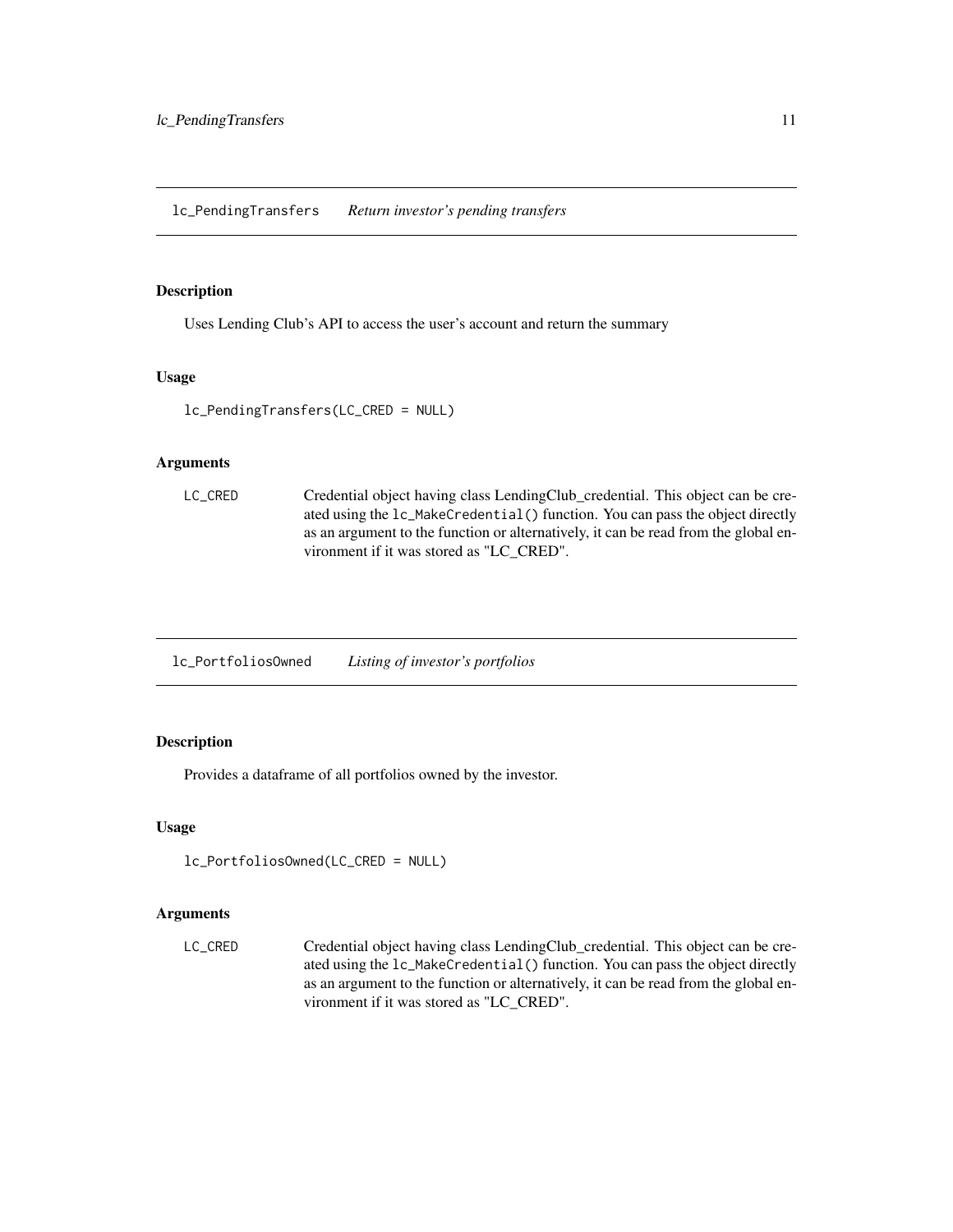<span id="page-11-1"></span><span id="page-11-0"></span>

Create an order to purchase a note. If the account has sufficient funding, the note will be purchased once the loan has passed through the funding stage.

#### Usage

```
lc_SubmitOrder(loanId, amount = 25, portfolioId = NULL, LC_CRED = NULL,
  quiet = T)
```
#### Arguments

| loanId      | Unique ID for loans. These can be found using the ListedLoans() function.                                                                                                                                                                                                                          |
|-------------|----------------------------------------------------------------------------------------------------------------------------------------------------------------------------------------------------------------------------------------------------------------------------------------------------|
| amount      | Amount to be purchased                                                                                                                                                                                                                                                                             |
| portfolioId | Unique ID for the portfolio. It can be found using the PortfoliosOwned() func-<br>tion.                                                                                                                                                                                                            |
| LC_CRED     | Credential object having class LendingClub_credential. This object can be cre-<br>ated using the 1c_MakeCredential() function. You can pass the object directly<br>as an argument to the function or alternatively, it can be read from the global en-<br>vironment if it was stored as "LC CRED". |
| quiet       | Should the response be printed to the console                                                                                                                                                                                                                                                      |

#### Examples

```
## Not run:
SubmitOrder(12345678, 25)
SubmitOrder(12345678, 25, "myPortfolio")
#For multiple loans in a single order
SubmitOrder(loanId=c(123, 456, 789), amount= c(rep(25,3)))
## End(Not run)
```
lc\_WithdrawFunds *Withdraw funds*

#### Description

Withdraw funds from the investor's account

#### Usage

lc\_WithdrawFunds(amount, LC\_CRED = NULL)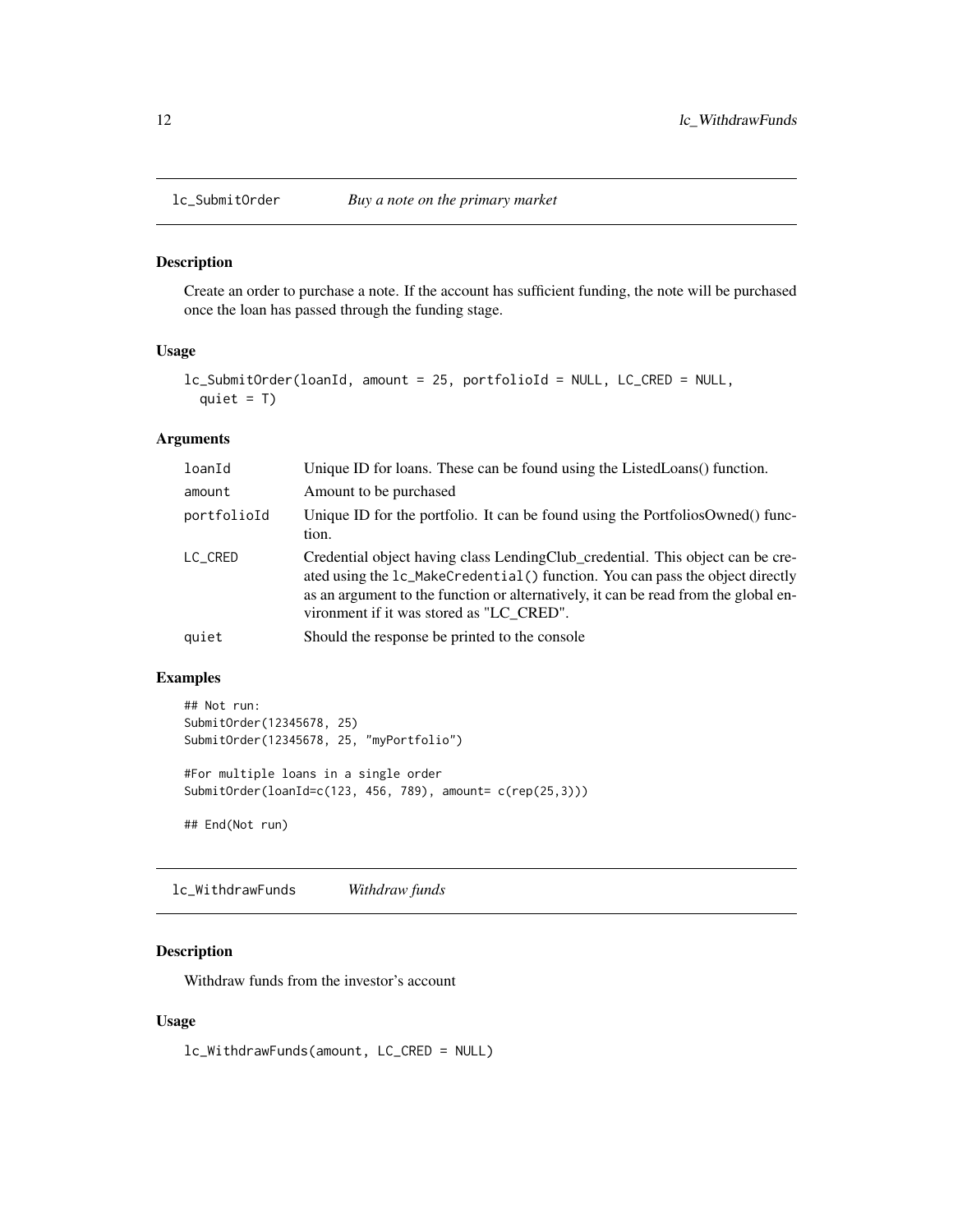#### <span id="page-12-0"></span>LendingClub 13

#### **Arguments**

| amount  | Amount to be transferred                                                                                                                                                                                                                                                                           |
|---------|----------------------------------------------------------------------------------------------------------------------------------------------------------------------------------------------------------------------------------------------------------------------------------------------------|
| LC_CRED | Credential object having class LendingClub_credential. This object can be cre-<br>ated using the 1c_MakeCredential() function. You can pass the object directly<br>as an argument to the function or alternatively, it can be read from the global en-<br>vironment if it was stored as "LC CRED". |
|         |                                                                                                                                                                                                                                                                                                    |

LendingClub *Lending Club*

#### Description

Providing the tools to work with the Lending Club API. Both the primary and secondary markets can be accessed with this package.

#### Details

Lending Club is a peer-to-peer lending service where loans are broken up into \$25 notes that investors buy with expectation of earing a return on the interest. This package is built to assist the investor manage their account and maximize their return.

To learn more about the LendingClub package, start with the vignette: vignette("LendingClub")

#### Author(s)

Ryan Kuhn, CPA

#### See Also

- <http://ryankuhn.net/LendingClub>
- <http://github.com/kuhnrl30/LendingClub/issues> for bug reports

<span id="page-12-1"></span>LendingClub-deprecated

*Deprecated functions in the* LendingClub *package.*

#### Description

The functions listed below are provided for compatability with older versions of the LendingClub package. They are deprecated and may be removed (defunct) in later versions.

#### Arguments

... Parameters to be passed to the modern versions of the function

#### Details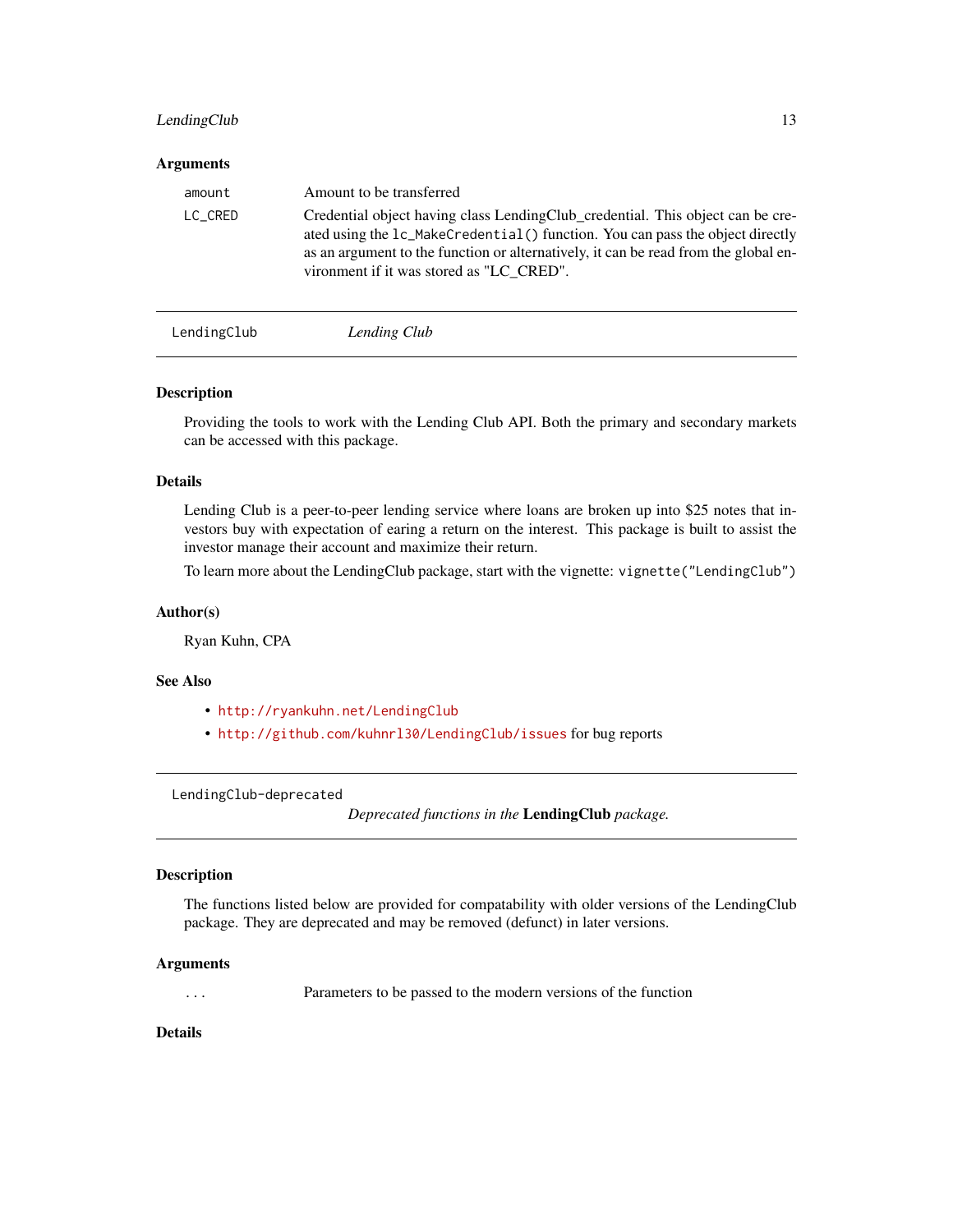<span id="page-13-0"></span>

| <b>Deprecated Function</b> | <b>Modern Function</b> |
|----------------------------|------------------------|
| AccountSummary             | lc_AccountSummary      |
| AccountSummary_            | lc_AccountSummary      |
| AddFunds                   | lc_AddFunds            |
| AvailableCash              | lc_AvailableCash       |
| CreatePortfolio            | lc_CreatePortfolio     |
| Dashboard                  | lc Dashboard           |
| DetailedNotesOwned         | lc_DetailedNotesOwned  |
| MakeCredential             | lc MakeCredential      |
| Notes0wned                 | lc NotesOwned          |
| ListedLoans                | lc ListedLoans         |
| SubmitOrder                | lc SubmitOrder         |

print.AccountSummary *Print the output from an API call*

#### Description

This is a general function to print the content from an API call. The API call returns a list of 2 elements: The first is the content from the call and the second element is the actual response.

#### Usage

## S3 method for class 'AccountSummary'  $print(x, \ldots)$ 

#### Arguments

|   | an object of class LendingClub_api                         |
|---|------------------------------------------------------------|
| . | To pass additional arguments to the generic print function |

print.LendingClub\_api *Print the output from an API call*

### Description

This is a general function to print the conent from an API call. The API call returns a list of 2 elements: The first is the content from the call and the second element is the actual response.

#### Usage

```
## S3 method for class 'LendingClub_api'
print(x, \ldots)
```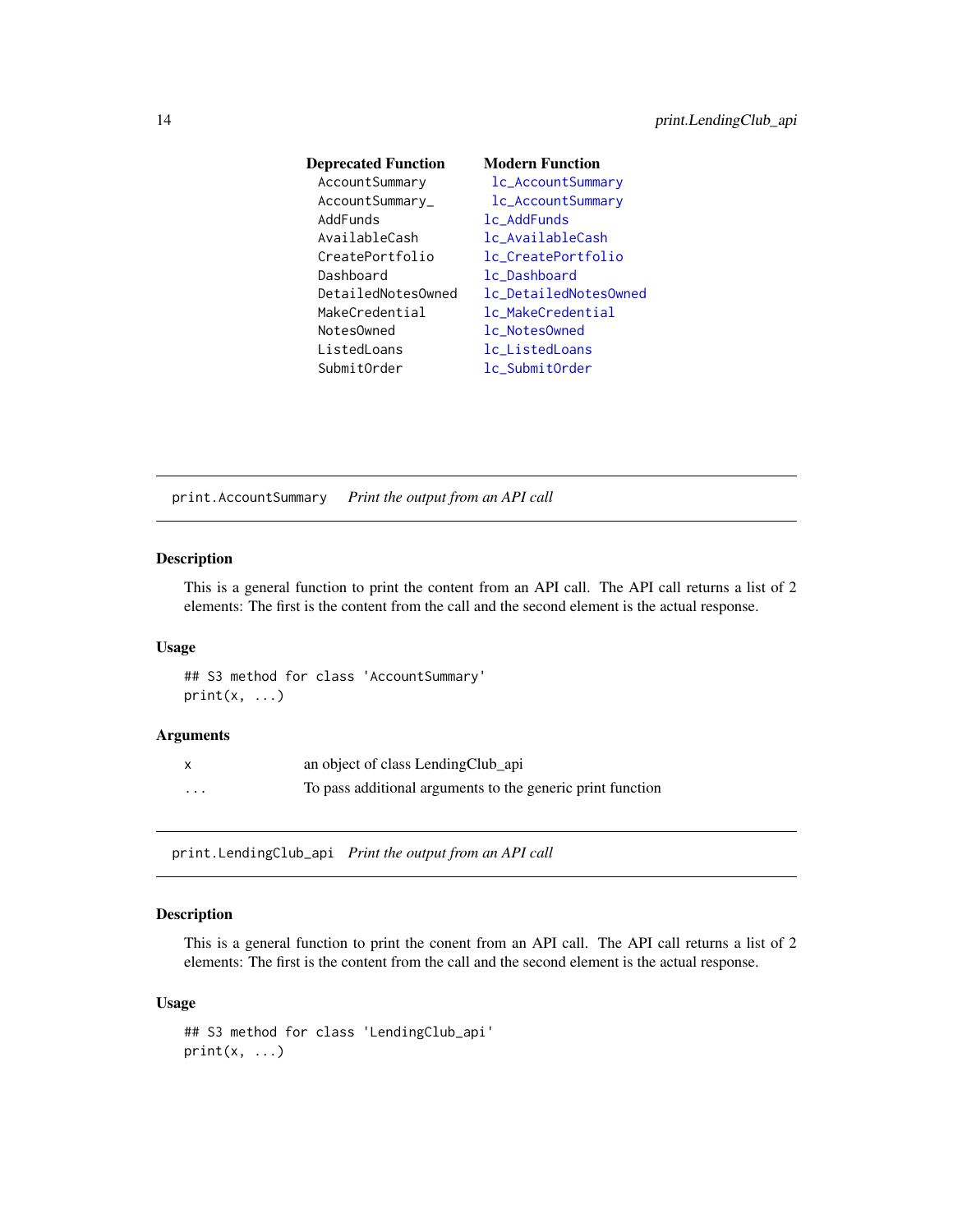#### <span id="page-14-0"></span>Arguments

|          | an object of class LendingClub_api                         |
|----------|------------------------------------------------------------|
| $\cdots$ | To pass additional arguments to the generic print function |

print.LendingClub\_credential

*Print the LC\_CRED object*

#### Description

This function prints the content from the MakeCredential call.

#### Usage

```
## S3 method for class 'LendingClub_credential'
print(x, \ldots)
```
#### Arguments

|          | an object of class LendingClub_api                         |
|----------|------------------------------------------------------------|
| $\cdots$ | To pass additional arguments to the generic print function |

summary.holdings *Prepare a dashboard of key metrics*

#### Description

Creating a summary of matrics an investor would find useful in evaluating their account.

#### Usage

## S3 method for class 'holdings' summary(object, ...)

#### Arguments

| object   | data.frame of loans from DetailedNotesOwned() |
|----------|-----------------------------------------------|
| $\cdots$ | currently not used                            |

#### Details

At Risk Ratio calculates the percentage of the loans with principal 16 or more days late.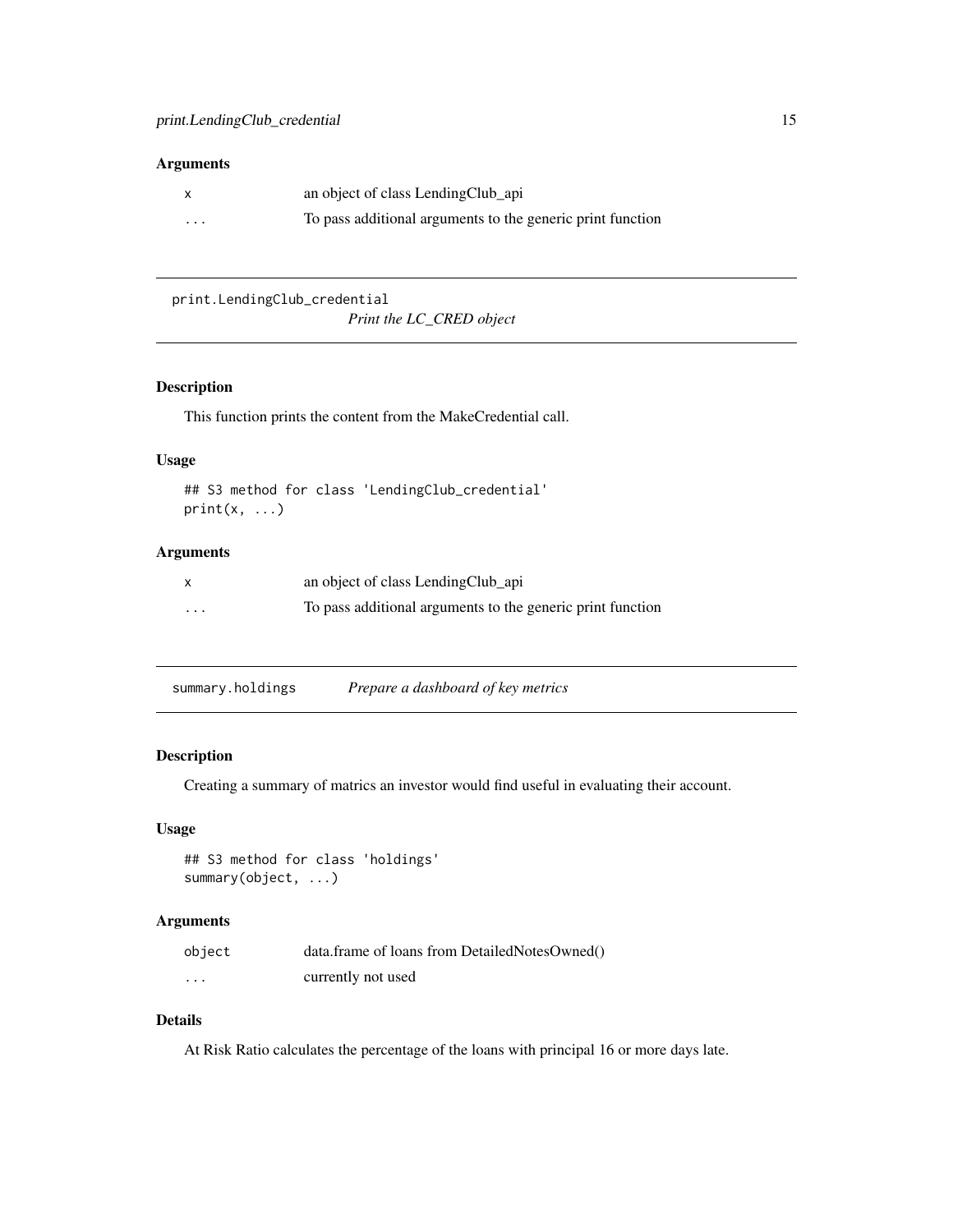#### Examples

```
## Not run:
summary( lc_DetailedNotesOwned( LC_CRED ))
# split notes on a variable and run summary for each subset
holdings<- lc_DetailedNotesOwned(LC_CRED)$content
x<- lapply(split(holdings, f= holdings$portfolioName), summary)
y<- Reduce(function(...) merge(..., by= 'col_labs', all.x= TRUE), x)
names(y)[-1] <- names(x)y
```
## End(Not run)